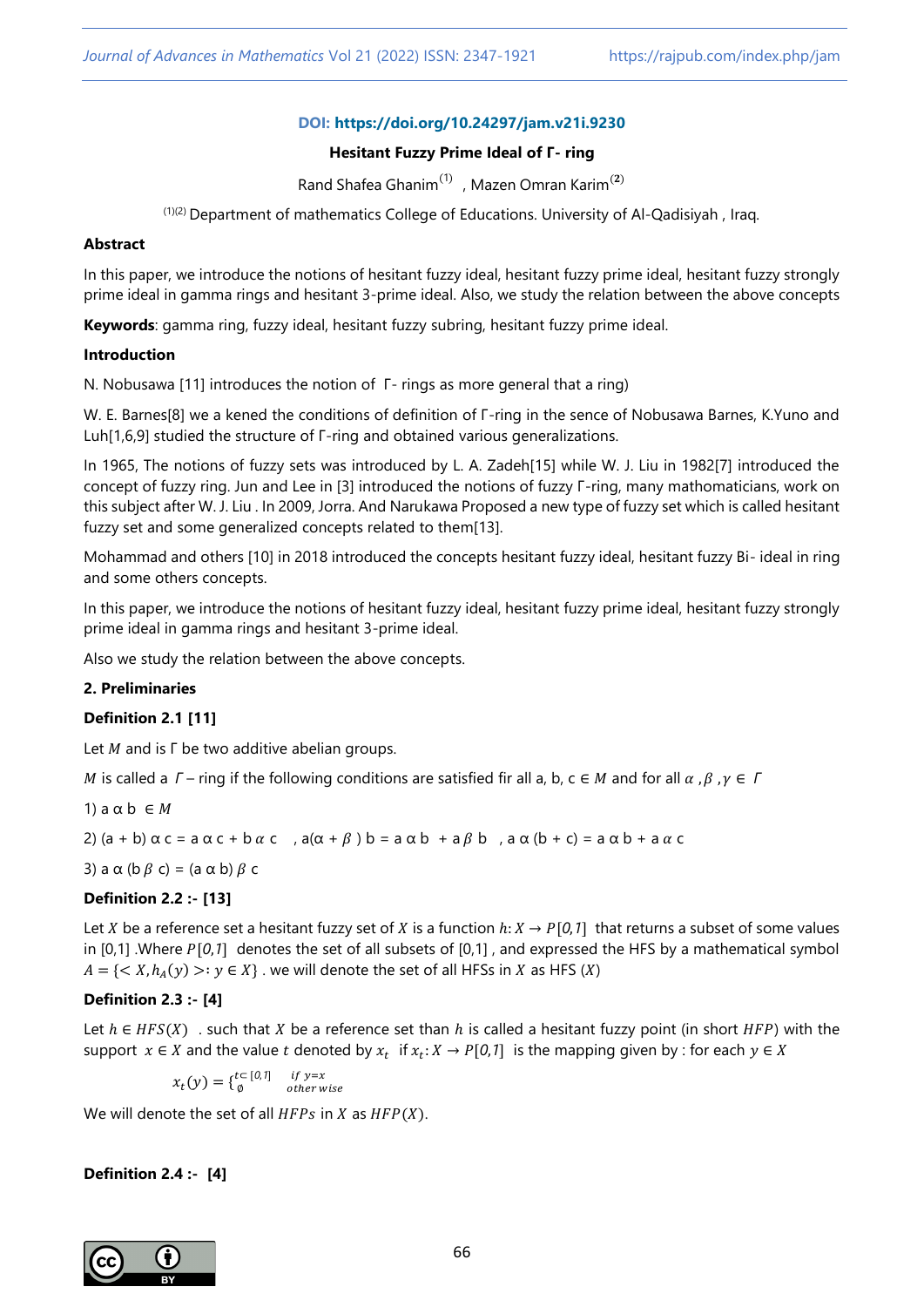Let  $h \in HFS(X)$  and  $x_t \in HFP(X)$ . Then $x_t$  is said to be belong to h and denoted by  $x_t \in h$  if  $t \subseteq h(x)$ 

# **Definition 2. 5 :- [4]**

Let *X* be a reference set and let  $h_1$ ,  $h_2 \in HFS(X)$ . Then the hesitant fuzzy product of  $h_1$  and  $h_2$  denoted by  $h_1 \circ$  $h_2$  is a  $HFS(X)$ . and defined by : for each  $x \in X$ 

> $(h_1 \circ h_2)(x) = \begin{cases} \int_0^{\infty} x = y \alpha z \ln(y) \ln(z \ln(y)) & \text{if } \alpha = y \\ y & \text{if } \alpha \ln(y) \end{cases}$  $\bigcup_{x=y\alpha z} [h_1(y) \cap h_2]$  $if x=y$

# **Theorem 2.6 :- [4,2]**

let  $h_1$ ,  $h_2 \in HFS(X)$  and  $x_t$ ,  $y_q \in HFP(X)$  then :-

1-  $x_t \circ y_q = (x \alpha y)_{t \cap q}$ 2-  $x_t + y_a = (x + y)_{t \cap a}$ 3-  $x_t + y_q = (x + y)_{t \cap q}$ 4-  $h_1 \circ h_2 = \bigcup_{x_t \in h_1, y_q \in h_2} x_t \circ y_q$ **Definition 2.7 [5]**

A right (left) ideal of a *Г*– ring M is an additive subgroup I of M such that I *Г* M ⊆ I (M *Г* I ⊆ I) if I is both left and right ideal , then we say that I is an ideal or two sided of M

an ideal P of a *Γ*– ring M is prime if for any ideals A,B ⊂M, A *Γ*B ⊆P implies that A⊆P or B ⊆P

# **3- HESIANT FUZZY PRIME IDEAL IN Г– RING**

### **Definition 3.1 :-**

Let *M* be is  $\Gamma$ - ring and  $h \in HFS(M)$  then *h* is a hesitant fuzzy  $\Gamma$ - subring iff

1-  $h(x - y) \supseteq h(x) \cap h(y)$ 

2-  $h(xay) \supseteq h(x) \cap h(y)$ for any  $x, y \in M$  and  $\alpha \in \Gamma$ 

### **Definition 3.2 :-**

Let *M* be *Γ*-ring and h is said to be a hesitant fuzzy ideal of *M* iff

1-  $h(x - y) \supseteq h(x) \cap h(y)$ 

2-  $h(xay) \supseteq h(x) \cup h(y)$ for any  $x, y \in M$  and  $\alpha \in \Gamma$ 

### **Definition 3.3:-**

Let *M* be a  $\Gamma$ - ring and let Ø≠h∈ HFR(*M*). Then h is called

- 1- hesitant fuzzy left ideal (in short , HFLI ) of M if h(xay)⊃h(y), for any x,y  $\epsilon M$  and  $\alpha \in \Gamma$
- 2- hesitant fuzzy right ideal (in short HFRI) of *M* if h(xay)⊃h(x), for any x,y  $\epsilon M$ ,  $\alpha \in \Gamma$
- 3- hesitant fuzzy ideal (in short, HFI) if it is both a HFLI and a HFRI of  $M$

We will denote the set of all HFLI<sub>s</sub> [resp. HFRI<sub>s</sub> and HFI<sub>s</sub>] of *M* as HFLI(*M*) [resp. HFRI(*M*) and HFI (*M*)].

### **Theorem 3.4 :-**

Let *M* be *Γ* – ring and let  $h_1$ ,  $h_2 \in HFS(M)$  and  $\{h_i | i \in I\} \subset HFS(M)$ , then

- 1-  $h_1 \subset h_2$  if and only if  $x_t \in h_1$  for each  $x_t \in h_2$
- 2-  $x_t \in h_1 \cap h_2$  if and only if  $x_t \in h_1$  and  $x_t \in h_2$
- 3- if  $x_t \in h_1$  or  $x_t \in h_2$ then  $x_t \in h_1 \cup h_2$

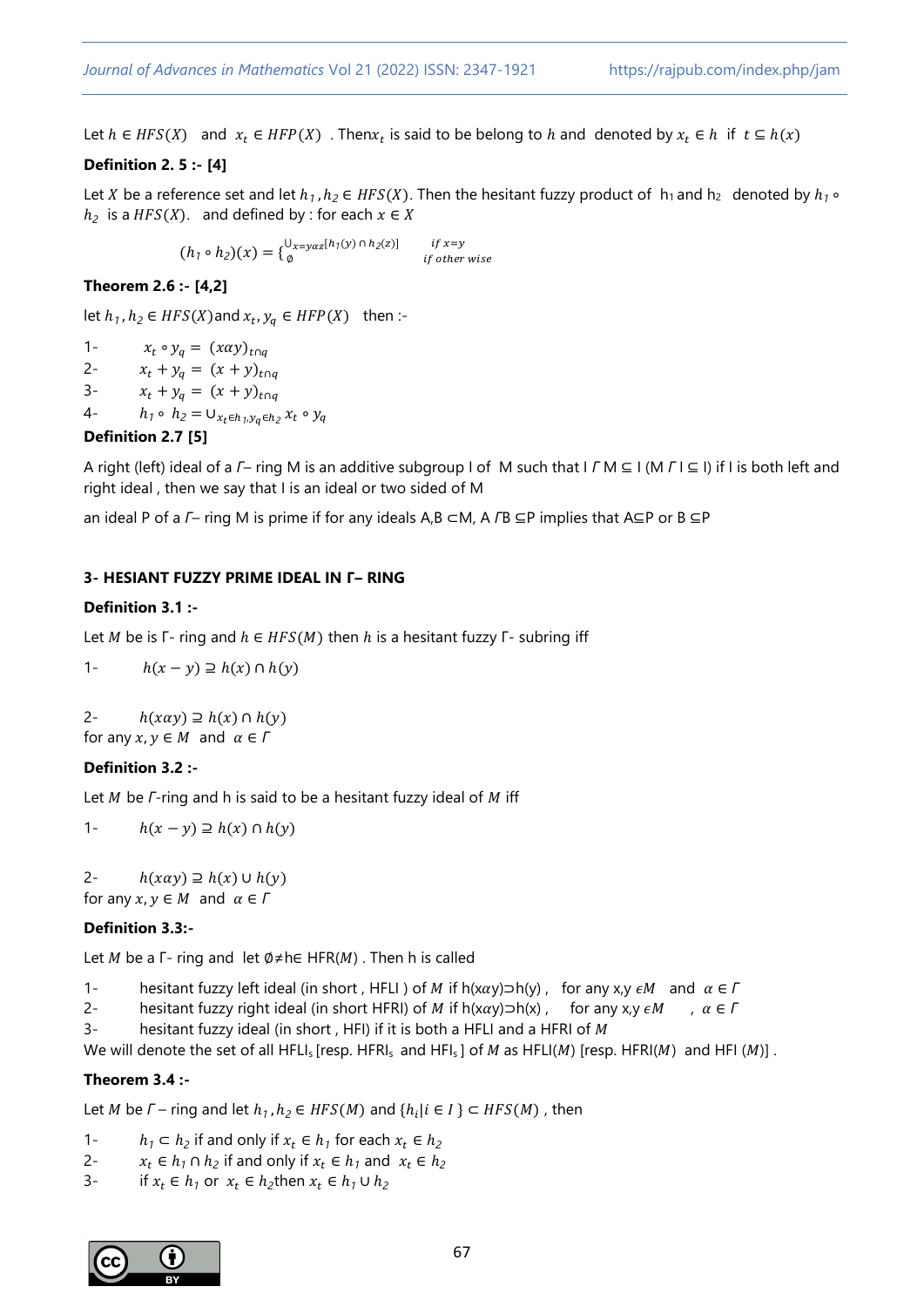4-  $x_t \in \bigcap_{i \in I} h_i$  if  $x_t \in h_i$  for each  $i \in I$ 

5- if  $x_t \in h_i$  for some  $i \in I$  then  $x_t \in \bigcup_{i \in I} h_i$ 

**Example 3.5 :-** Let  $(Z_3, +_3)$  and  $(Z_3, +)$  are additive abelian groups, then  $(Z_3, +_3)$  is  $Z$  – ring, the mapping h:  $Z_3 \rightarrow P[0,1]$  defined as

 $h(0) = [0.2, 0.9]$ ,  $h(1) = [0.3, 0.6] = h(3)$ ,  $h(2) = [0.2, 0.7]$ 

then  $h \in HFI(Z_3)$ 

**Theorem 3 .6** :- Let M be a ring and let  $h \in HFR(M)$  then he HFI( M) iff the following condition are holds

1 - For all  $x_t$ ,  $y_q \in h$ ,  $x_t - y_q \in h$ 2- For all  $x_t \in HFP(M)$ ,  $y_q \in h$ ,  $x_t \alpha y_q \in h$ **Proof :-** suppose that  $h \in HFI(M)$  and  $x_t$ ,  $y_q \in h$ so that  $t \subseteq h(x)$ ,  $q \subseteq h(y)$  ((by definition 2.4)), so  $h(x - y) \supseteq h(x) \cap h(y) \supseteq t \cap q$ , then  $x_t - y_q = (x - y)_{t \cap q} \in h$  (( by theorem 2 .6 )), thus  $x_t - y_q \in h$ Now, Let  $x_t \in HFP(M)$ ,  $y_q \in h$ Then  $h(xay) \supseteq h(x) \cup h(y) \supseteq h(x) \supseteq t \supseteq t \cap q$ and  $h(xay) \supseteq h(x) \cup h(y) \supseteq h(x) \supseteq q \supseteq t \cap q$ Hence  $x_t \alpha y_q = (x \alpha y)_{t \cap q} \in h$ So  $x_t \alpha y_q \in h \quad \forall x, y \in M$  and  $\alpha \in \Gamma$  $\Leftarrow$  suppose that the conditions are satisfy  $x, y \in M$ Let  $k = h(x) \cup h(y)$  and  $x_k, y_k \in h$  such that  $x_k - y_k \in h$ , so that  $(x - y)_k \in h$  it is follows  $k \subseteq h(x - y)$ Thus  $h(x) \cup h(y) \subseteq h(x - y)$ Also  $h(x) \cap h(y) \subseteq h(x) \cup h(y) \subseteq h(x - y)$ Hence  $h(x - y) \supseteq h(x) \cap h(y)$ Now , let  $x_k \in HFP(M)$  ,  $y_k \in h$  such that  $(x\alpha y)_k \in h$ So  $k \subseteq h(xay)$ , this implies  $h(x) \cup h(y) \subseteq h(x\alpha y)$  for all  $x, y \in M$ ,  $\alpha \in \Gamma$ Hence  $h \in HFI(M)$ **Theorem 3.7 :** - let *M* be Γ-ring and let  $h_1$  and  $h_2$  are two *HFI* of *M*, then  $h_1 \cap h_2 \in HF(M)$ . **Proof:**- Let  $x_t$ ,  $y_q \in h_1 \cap h_2$ , implies  $x_t$ ,  $y_q \in h_1$ ,  $x_t$ ,  $y_q \in h_2$ hence  $x_t - y_q \in h_1$ ,  $x_t - y_q \in h_1$  since  $h_1$ ,  $h_2$  be two HFI of M. ((by theorem 2.6)) and so  $x_t - y_q \in h_1 \cap h_2$ . Also  $x_t \alpha y_q \in h_1$  and  $x_t \alpha y_q \in h_2$  it is follows  $x_t \alpha y_q \in h_1 \cap h_2$ . Thus  $h_1 \cap h_2 \in HFI(M)$ . **Theorem 3.8:-** Let *M* be a  $\lceil \cdot \text{ring} \rceil$  and let  $\{h_i | i \in I\}$  be a family of HFI of  $M$ , then  $\bigcap_{i \in I} h_i \in HFI(M)$ . Proof:- Let  $x_t, y_q \in \bigcap_{i \in I} h_i$ , so that  $x_t, y_q \in h_i$  for all  $i \in I$ 

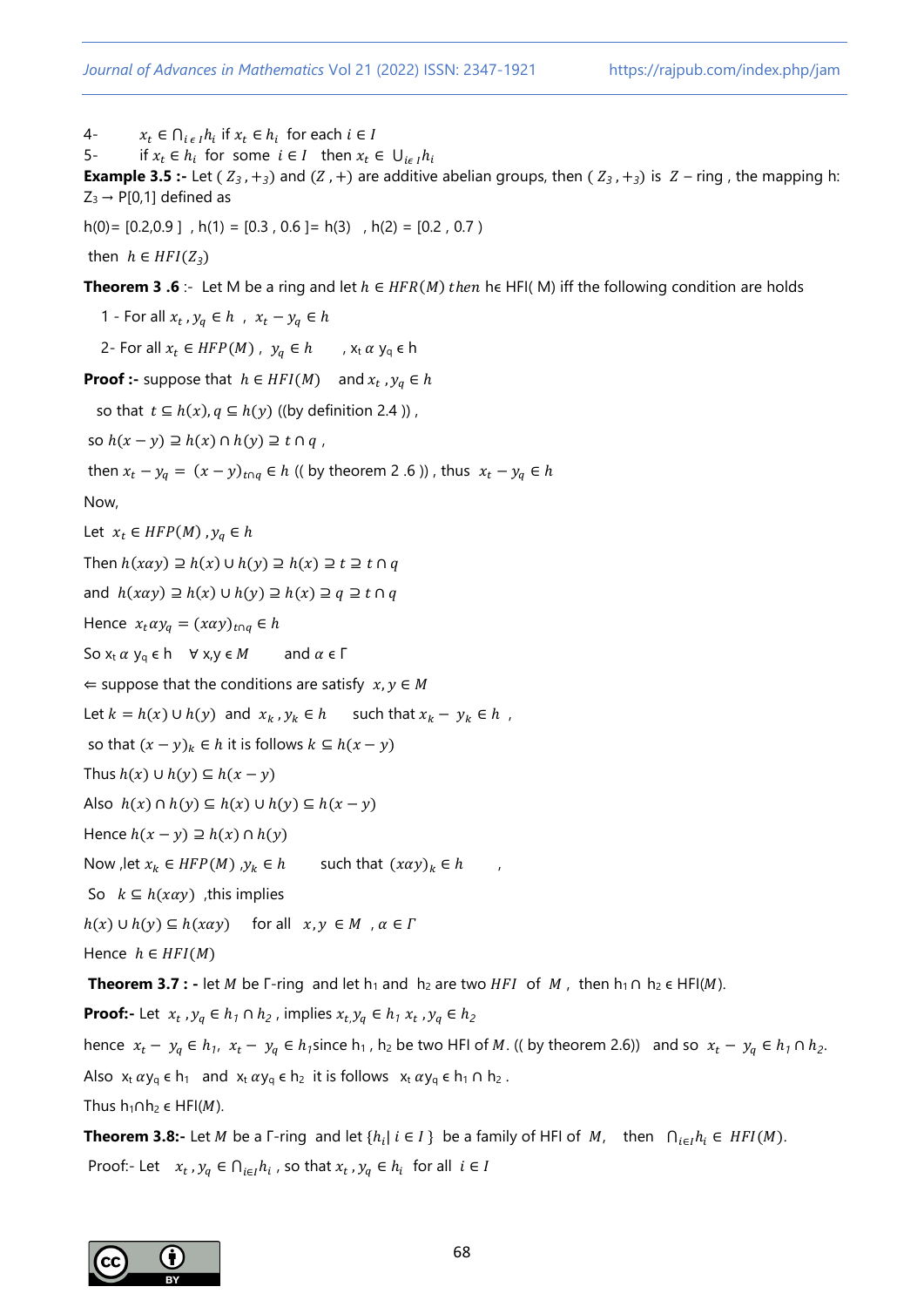hence  $x_t - y_q \in h_i$  for all  $i \in I$ , Hence Let  $x_t - y_q \in h_{i \in I}$ , Also  $x_t \alpha y_q \in h_i$  for all  $i \in I$ 

Then  $x_t \alpha y_q \in \bigcap_{i \in I} h_i$ .

Thus  $\bigcap_{i \in I} h_i \in HFI(M)$ .

**Definition 3.9 :-** Let *M* be *F-ring*. An hesitant fuzzy ideal h of *M* is said to be a hesitant fuzzy prime ideal (in short , HFPI)if for any two hesitant fuzzy points  $x_t$ ,  $y_q \in HFP(M)$ ,  $x_t \circ y_q \in h$ , implies either  $x_t \in h$  or,  $y_q \in h$ will denote the set of all HFPI<sub>s</sub>  $HFPI_{\mathcal{S}}$  in M as  $HFPI(M).$ 

**Theorem 3.10:-** Let *M* be Γ-ring and let  $h \in HFI(M)$  then  $h \in HFPI(M)$  if and only if  $h(x) \cup h(y) \supseteq h(xay)$ for all  $x, y \in M$  and  $\alpha \in \Gamma$ 

**Proof :-** Assume  $h \in HFPI(M)$ , and  $h(x_0) \cup h(y_0) \subseteq h(x_0 \alpha y_0)$  for some  $x_0, y_0 \in M$  and  $\alpha \in \Gamma$ ,

put t=h  $(x_0 \alpha y_0)$ , then  $h(x_0) \cup h(y_0) \subset t$  and  $(x_0 \alpha y_0)_t \in h$ 

So h(x<sub>o</sub>) ⊂ t this implies  $(x_0)_t \notin h$  and h(y<sub>o</sub>) ⊂ t this implies ( y<sub>o</sub>)<sub>t</sub> ∉ h.

This is contradiction, therefore, for all  $x,y \in M$  and  $\alpha \in \Gamma$ , h(x) ∪ h(y)  $\supseteq$  h(xay)

Suppose that the condition is hold.

Now, let  $x_t$ ,  $y_t \in HFP(M)$ , such that  $x_t, y_t \in h$  then  $(x \alpha y)_t \in h$  and let  $x_t \notin h$  and  $y_t \notin h$ 

Put t=  $h(x\alpha y)$ 

If  $x_t \notin h$ , then  $h(x) \subset t$ , so that  $h(x) \subset h(x \alpha y)$ 

If  $y_t \notin h$ , then  $h(y) \subset t$ , so that  $h(y) \subset h(x \alpha y)$ 

Thus  $x_t y_t \in h$  implies either  $x_t \in h$  and  $y_t \in h$ 

Thus he  $HFPI(M)$ 

**Remark:-** If h∈ HFPI(*M*) then for any x, y  $\in$  *M* and  $\alpha \in \Gamma$ , h(x $\alpha$ y) = h(x) ∪ h(y)

**Theorem 3.11:-** let  $M$  be is  $\Gamma$ -ring then every HFPI( $M$ ) is HFI( $M$ ).

**Proof :-** The prove is clear

The converse of theorem 3.10 may be not true in general for example.

**Example 3. 12** :- Let( $Z_4$ , +<sub>4</sub>), (Z, +) are additive abelian then( $Z_4$ , +<sub>4</sub>) is Z-ring where  $Z_4$ ={0,1,2,3}and the mapping h:  $Z_4 \rightarrow P[0,1]$  and  $h(o) = [0.2,0.8]$ ,  $h(1) = (0.3,0.7) = h(3)$ ,  $h(2) = [0.2,0.7]$ , then we can easily show that  $h \in HFI(M)$ 

But  $h(2,4,1,4,4) = h(0) = [0.2,0.8] \nsubseteq h(2) \cup h(2) = [0.2,0.7]$  so h∉ HFPI (*M*)

**Theorem 3.13:** - If *M* be *F*-ring and *h* is hesitant fuzzy prime ideal of *M* then

 $h_E = \{x \in M | h: (x) \supseteq E\}$  where  $E \subseteq P[0,1]$  is a prime ideal of M.

**Proof :-** assume that h is hesitant fuzzy prime ideal of M and let  $a, b \in M$  such that  $a\alpha b \in h_E$ 

So  $h(a\alpha b) \supseteq E$ ,  $\alpha \in \Gamma$  then  $(a\alpha b)_E \in h$  since h is hesitant fuzzy prime ideal of M then  $a_E \in h$  or  $b_E \in h$  then E  $\subseteq$  h(a) or E  $\subseteq$  h(b), Hence  $b \in h_E$ , thus  $a\alpha b \in h_E$  implies either  $a \in h_E$  or  $b \in h_E$ 

Hence  $h_E$  is prime ideal of  $M$ .

**Definition 3.14:-** Let *M* be *Γ*-ring a hesitant fuzzy ideal of *M* is a called a hesitant fuzzy strongly prime ideal (in short, HFSPI) if for any  $x, y \in M$ ,  $\alpha \in \Gamma$ ,  $h(x\alpha y) = h(x)$  or  $h(x\alpha y) = h(y)$ 

will denote the set of all hesitant fuzzy strongly prime ideal set  $HFSPI_s$  in  $M$  as  $HFSPI(M).$ 

**Example 3.15 :-** let  $(Z_2, +_2)$ ,  $(Z, +)$  are additive abelian groups and then  $(Z_2, +_2)$  is  $Z_2$ -ring and define h(0)=  $[0.1, 0.8]$ , h(1)= $[0.3, 0.6]$  then we can easily see that h is HFI in M.

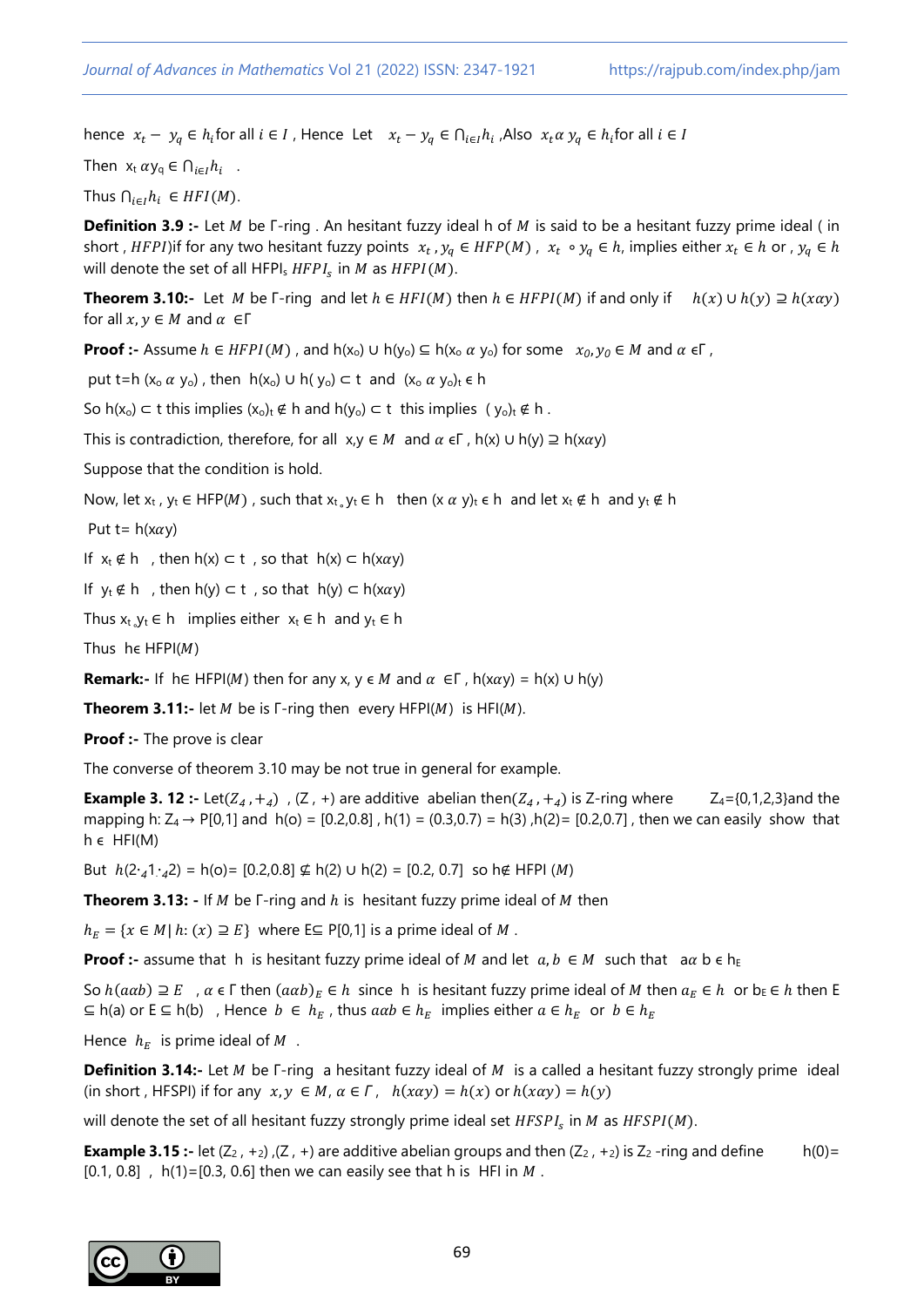Hence h  $(0.21.20) = h(0)$ , h  $(0.21.21) = h(0)$ , h  $(1.21.21) = h(1)$ , h  $(0.2n.20) = h(0)$ ,  $\forall n \in Z_2$ 

**Theorem :- 3.16 : -** Every a hesitant strongly fuzzy prime ideal is a hesitant fuzzy prime ideal.

**Proof :-** suppose *h* is hesitant strongly fuzzy prime ideal and  $x_t$ ,  $y_q \in HFP(M)$  such that  $x_t \circ y_q \in h$  this implies  $(xay)_{t \cap q} \in h$ ,

Let k=t∩q, so  $(x \alpha y)_k \in h$ ,

Then  $k \subseteq h(x\alpha y)$  since  $h(x\alpha y) = h(x)$  so that  $k \subseteq h(x)$  it is follows  $x_k \in h$  or  $h(x\alpha y) = h(y)$  so that  $k \subseteq h(y)$ it is follows  $y_k \in h$ 

Thus  $h \in HFPI(M)$ .

**Theorem:- 3.17 :** Let *M* be  $\Gamma$ -ring and let  $h \in HFSPI(M)$  and  $h^* = \{ x \in M \mid \Gamma(h(x)) = h(0) \}$ , then  $h^*$  is a strongly prime ideal of  $M$ .

**Proof :-** suppose  $h \in HFSPI(M)$ , since  $0 \in M$  it is clear that  $0 \in h^*$  thus  $h^* \neq \emptyset$  Let  $a, b \in M$  and  $a\alpha b \in h^*$ 

Thus  $h(a\alpha b) = h(0)$  since  $h \in HFSPI(M)$ 

Either  $h(a\alpha b) = h(a) = h(0)$  then  $h(a) = h(0)$  which implies that  $a \in h^*$ 

 $h(a\alpha b) = h(b) = h(0)$  then  $h(b) = h(0)$  which implies that  $b \in h^*$ 

Hence  $h^*$  strongly prime ideal of  $M$ 

**Theorem 3.18:-** Let *M* be is  $\Gamma$ -ring . If  $h \in HFPI(M)$  then

h(x1 α x2 ……αxn )= h(x1) ∪ h(x2)…..∪ h(xn)

For all x1, x2 ...... xn  $\epsilon$  M and  $\alpha \epsilon$  F.

**Proof :** - we will do the demonstration by induction on n the theorem is evident for n=2

It is follows  $h(x_1 \alpha x_2) = h(x_1) \cup h(x_2)$ 

Let us suppose that it is true for  $n = r$  it is follows

 $h(x_1 \alpha x_2 \alpha x_3 \alpha x_4 ... \alpha x_r) = h(x_1) \cup h(x_2) \cup ... \cup h(x_r)$ 

Now, we must prove is true for  $n = r + 1$ 

 $h(x_1 \alpha x_2 \alpha x_3 \alpha x_4 ... \alpha x_r \alpha x_{r+1}) = h((x_1 \alpha x_2 \alpha x_3 \alpha x_4 ... \alpha x_r) \alpha (x_{r+1}))$ 

 $= h(x_1 \alpha x_2 \alpha x_3 \alpha x_4 ... \alpha x_r)$  ∪  $h(x_{r+1})$ 

 $= h(x_1) \cup h(x_2) \cup ... \cup h(x_r) \cup h(x_{r+1})$ 

This implies

 $h(x_1 \alpha x_2 \alpha x_3 \alpha x_4 \dots \alpha x_r \alpha x_{r+1}) = h(x_1) \cup h(x_2) \cup \dots \cup h(x_r) \cup h(x_{r+1})$ 

**Theorem 3.19:-** Let M be a  $\Gamma$ -ring and let  $h \in HFPI(M)$  and  $K \subset [0,1]$ , then the set  $h^k = \{x \in M : h(x) \subset k\}$  is prime ideal of M.

**proof:-**-suppose that heHFPI(M) and  $K \subset [0,1]$  , Let  $x, y \in M$  and  $\alpha \in \Gamma$  and  $x\alpha y \in h^k$ 

Then  $h(x\alpha y) \subset k$ 

Since h ∈ HFPI(M) it is follows  $h(x\alpha y) = h(x) \cup h(y) \subset k$ 

so h(x)  $\subseteq$  k, then  $x \in h^k$  and  $h(y) \subseteq k$  then  $y \in h^k$ 

Hence  $h^k$  is prime ideal of.

**Theorem:3.20:-** Let M be a Γ-ring and h<sub>1</sub> ∈ HFPI(M) if h<sub>2</sub> is hesitant fuzzy Γ- subring of M, then h<sub>1</sub> ∩ h<sub>2</sub> ∈ HFPI(M) .

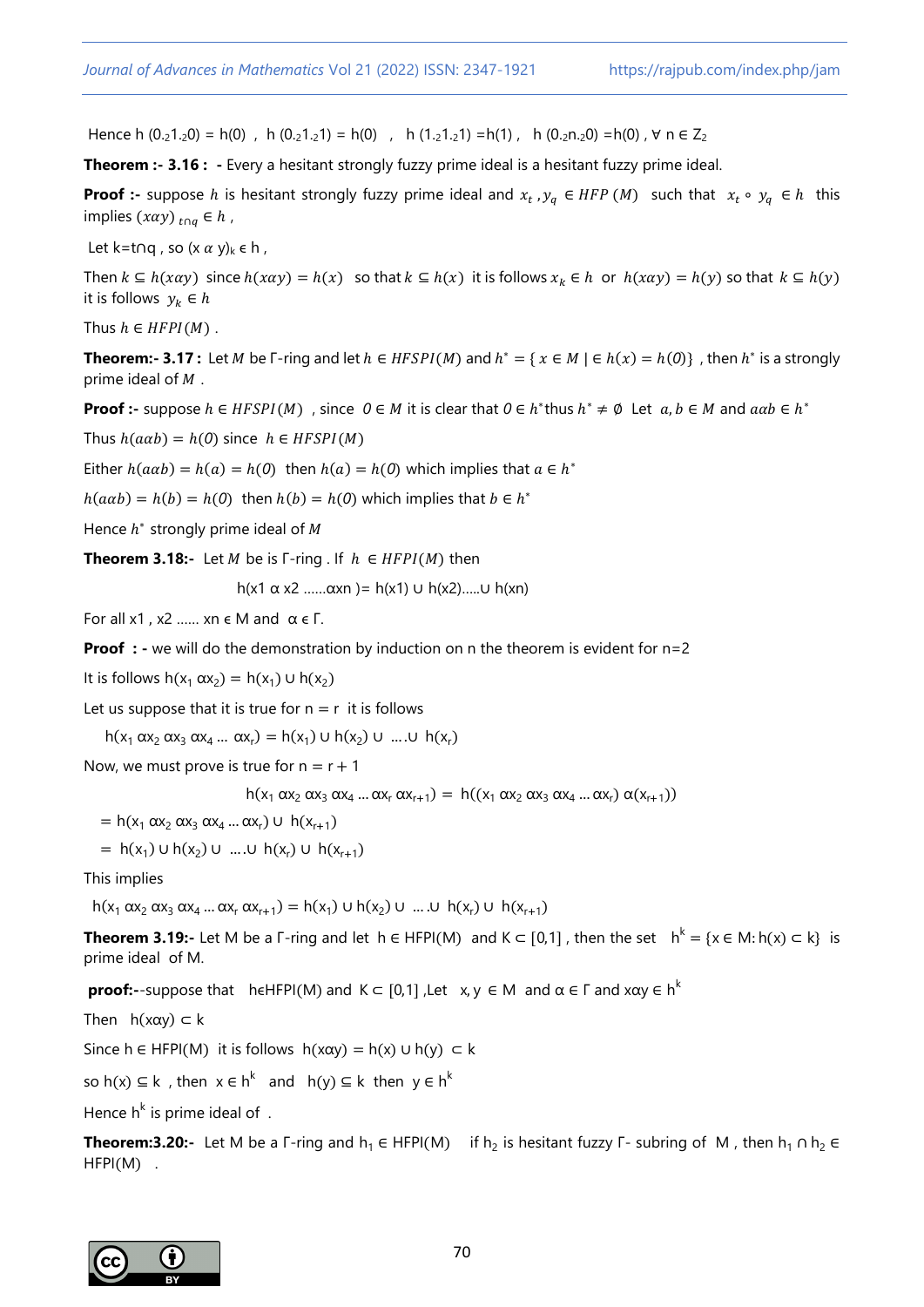### **Proof :-** Assume  $h_1 \in HFPI(M)$  and  $h_2 \in HFR(M)$

Let  $x, y \in M$ .

Then  $(h_1 \cap h_2)$  (xay) =  $h_1(xay) \cap h_2(xay)$ 

 $\subseteq$  { h<sub>1</sub>(x) ∪ h<sub>1</sub>(y)} ∩ { h<sub>2</sub>(x) ∪ h<sub>2</sub>(y)}

⊆ {  $h_1(x)$  ∪  $h_2(x)$ } ∩ {  $h_1(y)$  ∪  $h_2(y)$ }

=  $(h_1 \cap h_2)(x) \cup (h_1 \cap h_2)(y)$ 

So (h<sub>1</sub> ∩ h<sub>2</sub>)(xαy) ⊆ (h<sub>1</sub> ∩ h<sub>2</sub>)(x) ∪ (h<sub>1</sub> ∩ h<sub>2</sub>)(y)

Hence  $(h_1 \cap h_2) \in HFPI(M)$ 

**Theorem 3.21:-** Let M be is  $\Gamma$ -ring and let  $h_1$ ,  $h_2 \in HFPI(M)$  . Then  $h_1 \cap h_2 \in HFPI(M)$ .

**Proof**:- suppose  $h_1$ ,  $h_2 \in HFPI(M)$  and ( $x\alpha y$ )<sub>t</sub>  $\in h1 \cup h2$ 

Then  $(x\alpha y)_t \in h_1$  and  $(x\alpha y)_t \in h_1$ 

Since  $h_1 \in HFPI(M)$  and  $(x\alpha y)_t \in h_1$ , we have  $x_t \in h_1$  or  $y_t \in h_1$ 

A gain , since  $h_2 \in HFPI(M)$  and  $(x\alpha y)_t \in h_2$ , we have  $x_t \in h_2$  or  $y_t \in h_2$ 

Thus, either  $x_t \in h_1 \cap h_2$  or  $y_t \in h_1 \cap h_2$ 

So  $h_1 \cap h_2 \in HFPI(M)$ .

#### **Definition 3.21**

Let M be  $\Gamma$ -ring and a hesitant fuzzy ideal of M define :

 $h$  $2(x) = \{ t^2 | t \in h(x), x \in M \}$ 

**Theorem 3.22:-** For every hesitant fuzzy prime ideal h of a Γ- ring M, then  $h^2$  is hesitant fuzzy prime ideal.

**Proof**:- suppose he HFPI(M), and  $x, y \in M$ ,  $\alpha \in \Gamma$ 

 $h<sup>2</sup>$  (xαy) = {  $t<sup>2</sup>$  : t∈ h(xαy)} = {  $t<sup>2</sup>$  : t∈ h(x) ∪ h(y)}  $=\{ t^2 : t \in h(x) \lor t \in h(y) \}$  $=$ { $t^2$  : t  $\in$  h(x)} ∪ { $t^2$  : t  $\in$  h(y)}=  $h^2$  (x) ∪  $h^2$  (y)

Hence  $h^2 \in HFPI(M)$ .

**Theorem 3.23**:- Let M be is  $\Gamma$ -ring and let f:M  $\rightarrow$  M\* be a homomorphism of  $\Gamma$ -rings. If f is onto and  $h_M \in$ HFPI(M). Then  $f(h_M) \in HFPI(M^*)$ .

**Proof :-** Let  $x_t$ ,  $y_q \in HFP(M^*)$  such that  $x_t \propto y_q \in f(h_M)$ 

Since f onto homomorphism

So that there exists  $a_t$ ,  $b_\alpha \in HFP(M)$ , such that

 $f(a_t) = x_t$ ,  $f(b_q) = y_q$ 

f(a<sub>t</sub>)  $\alpha f(b_q) \in f(h_M)$ 

Thus  $f(a_t) f(b_q) \in f(h_M)$ , this implies

 $f(a_t \alpha b_q) \in f(h_M)$  which means  $a_t \alpha b_q \in h_M$  implies, either  $a_t \in h_M$  or  $b_q \in h_M$ 

If  $a_t \in h_M$  this implies  $f(a_t) \in f(h_M)$  then  $x_t \in f(h_M)$ 

If  $b_q \in h_M$  this implies  $f(b_q) \in f(h_M)$  then  $y_q \in f(h_M)$ 

Thus  $x_t \alpha y_q \in f(h_M)$  implies, either  $x_t \in f(h_M)$  or  $y_q \in f(h_M)$